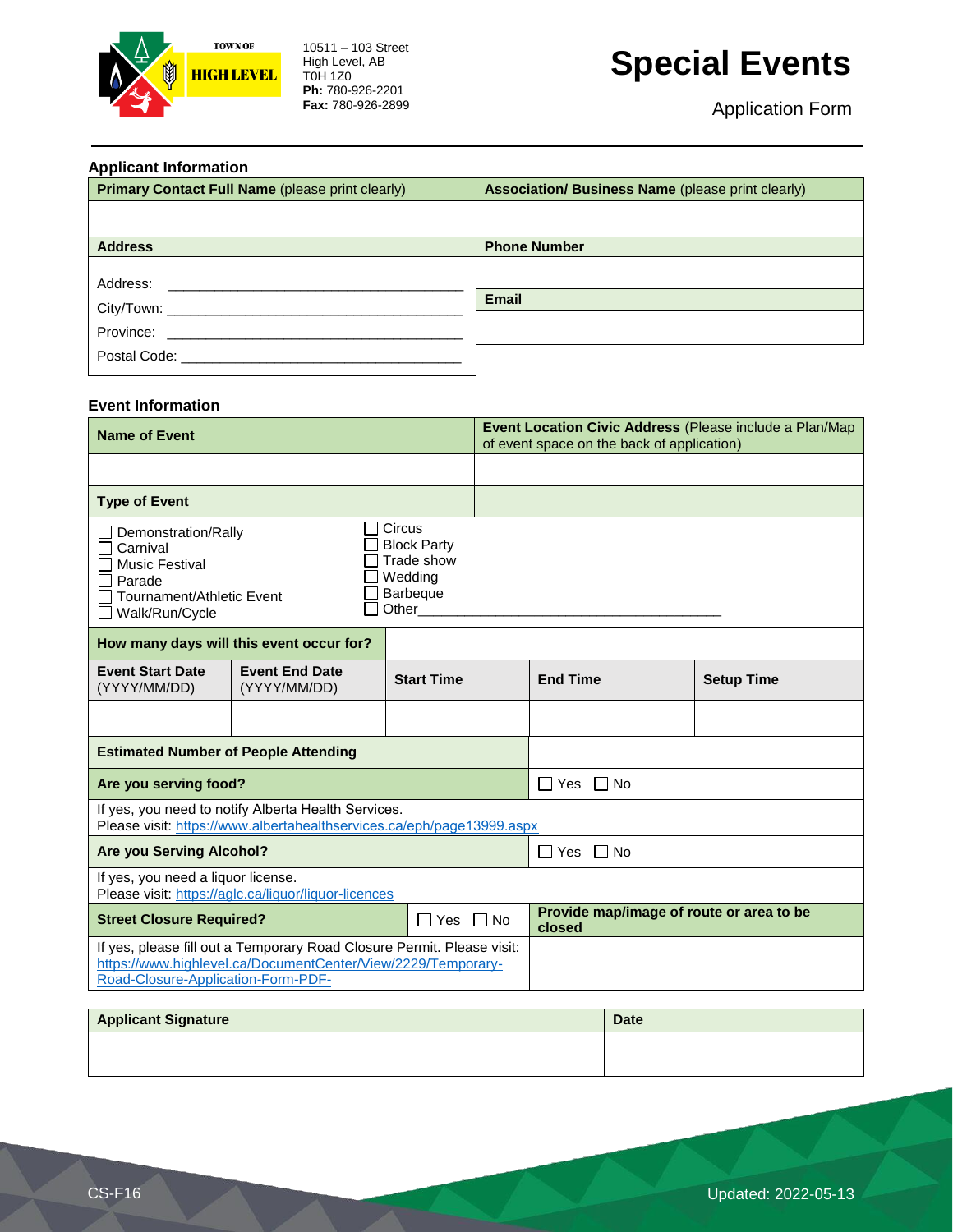

10511 – 103 Street High Level, AB T0H 1Z0 **Ph:** 780-926-2201 **Fax:** 780-926-2899

# **Special Events**

Application Form

### **A Special Event Permit is required for the following events:**

### **For-Profit Special Events**:

All special events held on Town streets, sidewalks, public parking lots, Town-owned or privatelyowned land:

- Require a Special Event Permit must complete a Special Event Application 4 weeks in advance;
- Exempt from a Special Event Permit if the event is contained to their premises, and the traffic and parking requirements are **not** significantly increased due to event attendees;
- Require a Business Licence Business Licence must be posted/displayed at event;
- Exempt from Business Licencing if they already have one (i.e. commercial business within Town); and
- Require a Temporary Road Closure form if temporarily closing a road.

### **Non-Profit Community Events:**

All community events:

- Only require a Special Event Permit if the event requires the closure of a roadway or sidewalk, or the use of a public parking lot – must complete a Special Event Application 2 weeks in advance;
- Do **not** require a Business Licence; and
- Require a Temporary Road Closure form if temporarily closing a road.

| <b>Office Use Only</b>                                  |                                                   |                                 |  |                                         |            |                                    |  |
|---------------------------------------------------------|---------------------------------------------------|---------------------------------|--|-----------------------------------------|------------|------------------------------------|--|
| Liability insurance required                            | $\Box$ Yes $\Box$ No                              |                                 |  | Attached                                |            |                                    |  |
| <b>Map or Plan required</b>                             | Yes $\Box$ No<br>$\mathbf{1}$                     |                                 |  |                                         | □ Attached |                                    |  |
| <b>Business Licence required</b>                        | Yes ΠNo                                           |                                 |  | $\Box$ If yes, application<br>forwarded |            |                                    |  |
| <b>Safety Plan required</b>                             | Yes □ No                                          |                                 |  | □ Attached                              |            |                                    |  |
| <b>Approval/Permission from Landowner</b><br>required   | $\Box$ Yes $\Box$ No                              |                                 |  | Letter(s) Attached                      |            |                                    |  |
| Is a Special Event Permit required?                     | If yes, \$25 fee required?<br>Yes II No<br>$\Box$ |                                 |  | $\Box$ Yes $\Box$ No                    |            |                                    |  |
| <b>Application Fee Paid</b>                             |                                                   | $\Box$ Yes $\Box$ No $\Box$ N/A |  | Receipt#                                |            | <b>Special</b><br>Event<br>Permit# |  |
| <b>Conditions of Permit:</b>                            |                                                   |                                 |  |                                         |            |                                    |  |
| <b>Approval from Director of Community</b><br>Services: |                                                   |                                 |  |                                         | Date       |                                    |  |

Personal information on this form is collected in accordance with Section 33(c) of the Freedom of Information and Protection of Privacy (FOIP) Act and will be solely used for the stated purpose. If you have any questions about the collection, use, or disclosure of this information, please contact the Municipal Clerk at 780-821-4008.